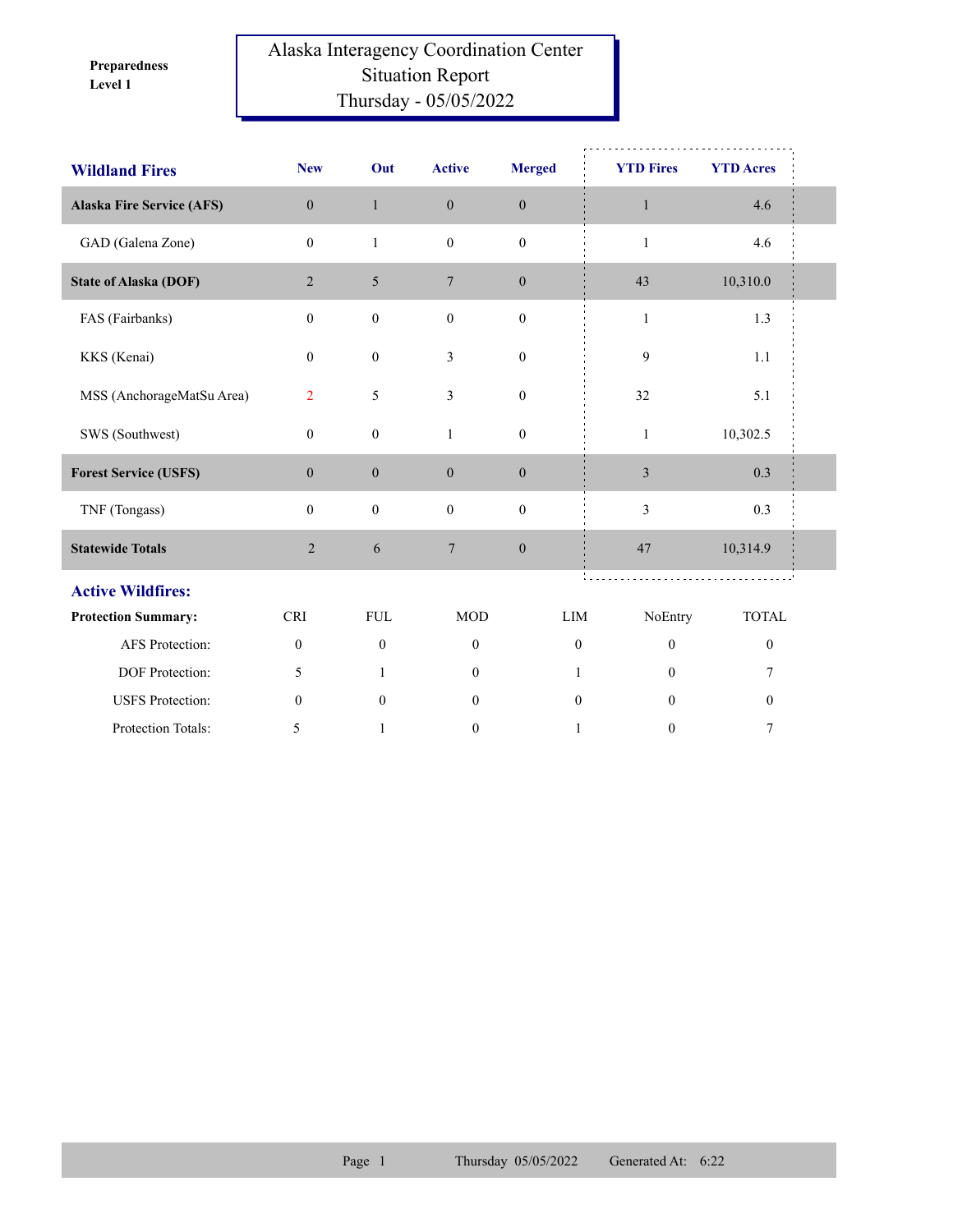## **Active Fires Status Summary**

|                         | Staffed         |                     | Unstaffed       |                     |  |  |
|-------------------------|-----------------|---------------------|-----------------|---------------------|--|--|
|                         | Contained (S/C) | Uncontained $(S/U)$ | Contained (U/C) | Uncontained $(U/U)$ |  |  |
| AFS Protection:         |                 |                     |                 |                     |  |  |
| <b>DOF</b> Protection:  |                 |                     |                 |                     |  |  |
| <b>USFS</b> Protection: |                 |                     |                 |                     |  |  |
| Status Totals:          |                 |                     |                 |                     |  |  |

| <b>Active Fires Acreage Summary</b> |                       |                |  |  |  |  |  |
|-------------------------------------|-----------------------|----------------|--|--|--|--|--|
|                                     | Acres                 | Acreage Change |  |  |  |  |  |
| 2 New                               | 0.2                   |                |  |  |  |  |  |
| 6 Monitor                           | 10,303.5              | 609.9          |  |  |  |  |  |
| 5 Out                               | 5.0                   | 0.0            |  |  |  |  |  |
| 3 Prescribed                        | 28.0                  | 25.0           |  |  |  |  |  |
| 16 Fires                            | Total Acres: 10,336.7 |                |  |  |  |  |  |

## **Prescribed Fires**

|                                 | <b>YTD</b> Fires | <b>YTD</b> Acres | <b>New</b> | Active | Out Yesterday |
|---------------------------------|------------------|------------------|------------|--------|---------------|
| Military                        |                  | 13.0             |            |        |               |
| National Park Service           |                  | $1.0\,$          |            |        |               |
| State of Alaska                 |                  | 5.1              |            |        |               |
| U.S. Forest Service             |                  | 14.0             |            |        |               |
| <b>Fuels Management Totals:</b> |                  | 33.1             |            |        |               |

## **Cause Summary For All Fires (Includes Merged Fires But Not Prescribed Fires)**

|        | Human: 42       |                | 11.8 Acres |
|--------|-----------------|----------------|------------|
|        | Undetermined: 5 | 10,303.1 Acres |            |
| Total: | 47              | 10,314.9 Acres |            |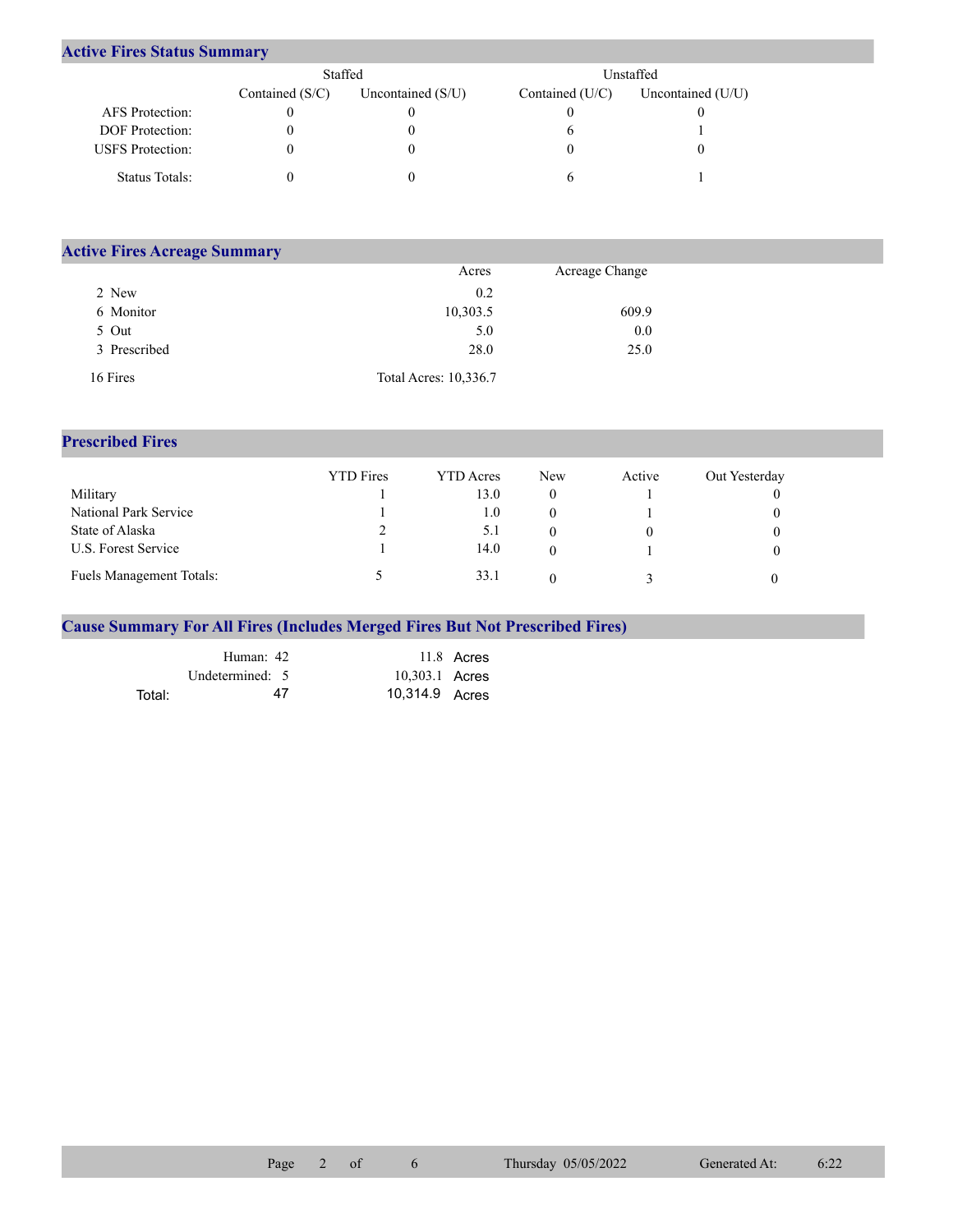| <b>New</b>               | Count: $2^{\circ}$                                                                                                                                                                                                                                    | Acres: $0.2$        |                                      |                          |                  |  |
|--------------------------|-------------------------------------------------------------------------------------------------------------------------------------------------------------------------------------------------------------------------------------------------------|---------------------|--------------------------------------|--------------------------|------------------|--|
| Daily Report From: 05/04 |                                                                                                                                                                                                                                                       |                     |                                      | $0.1$ Acreage On $05/04$ |                  |  |
|                          | Lat: 61 38.1583                                                                                                                                                                                                                                       | Status: $U/C$ 05/04 | Acres: $0.1$                         |                          | Option: Critical |  |
| 201050                   | Lon: 149 17.9983                                                                                                                                                                                                                                      |                     | Start Date: 05/04                    | Area: MSS                |                  |  |
|                          | Owner: Private                                                                                                                                                                                                                                        | Unit:               | <b>AKPRI-Private</b>                 |                          |                  |  |
| 050                      | Name: Flying circus                                                                                                                                                                                                                                   |                     |                                      |                          | Cause: Human     |  |
|                          | Public called in a smoldering stump in the Wolf Lake area. One Forestry unit responded to investigate. Further investiation<br>showed a smoking stump, smoldering into the adjacent grass less than 0.1 acres. Forestry extinguished the burned area. |                     |                                      |                          |                  |  |
| Daily Report From: 05/04 |                                                                                                                                                                                                                                                       |                     |                                      | $0.1$ Acreage On $05/04$ |                  |  |
| PL1R                     | Lat: 61 36.7733                                                                                                                                                                                                                                       | Status: U/C         | Acres: $0.1$                         |                          | Option: Critical |  |
| 201049                   | Lon: $14902.8200$                                                                                                                                                                                                                                     |                     | Start Date: 05/04                    | Area: MSS                |                  |  |
|                          | Owner: State                                                                                                                                                                                                                                          | Unit:               | <b>AKDTS-AK Dept. Transportation</b> |                          |                  |  |

Name: **Huntley Fire**

Fire was reported by Matcom. Forestry responded with 1 engine. Small grass fire was controlled and contained.

**049**

Cause: **Human**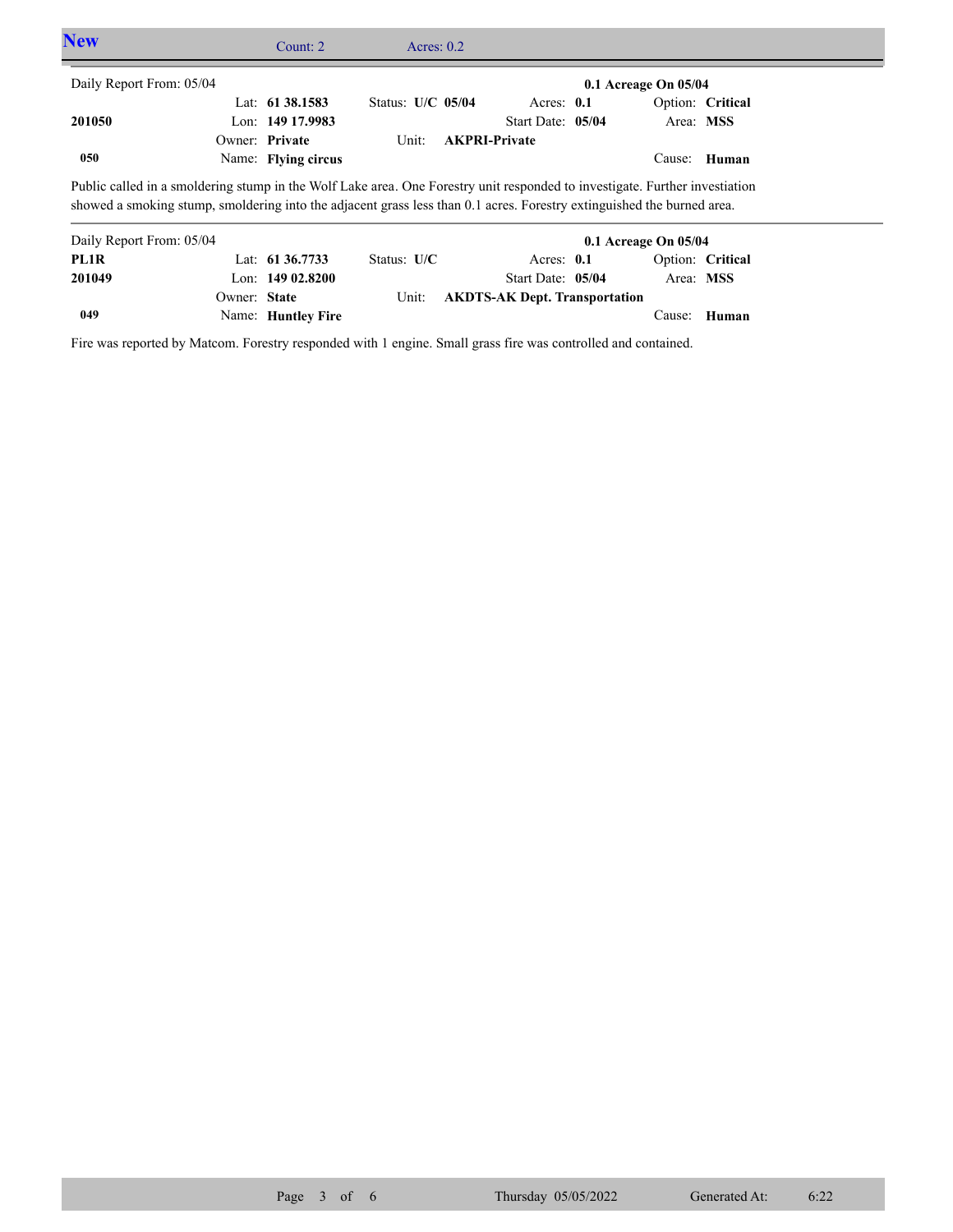| <b>Monitor</b> | Count: $61$ | Acres: 10,303.5 | Acreage Change: 609.9 |
|----------------|-------------|-----------------|-----------------------|

**These fires are currently in monitor status. Monitoring schedules are based on defined timeframes, but are dependent on available resources, and weather conditions. When monitoring occurs, information will be updated.**

| Last Report: 05/02 |              |                       |             |                                                         |                 | 0.1 Acreage On 05/02 |                                  |
|--------------------|--------------|-----------------------|-------------|---------------------------------------------------------|-----------------|----------------------|----------------------------------|
|                    |              | Lat: $61\,36.3870$    | Status: U/C | Acres: $0.1$                                            |                 |                      | Option: Critical                 |
| 201043             |              | Lon: $14926.7150$     |             | Start Date: 05/02                                       |                 |                      | Area: MSS                        |
|                    |              | Owner: Private        | Unit:       | <b>AKPRI-Private</b>                                    |                 |                      |                                  |
| 043                |              | Name: Mulchatna       |             |                                                         |                 |                      | Cause: Undetermined              |
| Last Report: 05/02 |              |                       |             |                                                         |                 |                      | No Acreage Change Since 05/01    |
|                    |              | Lat: 61 18.7267       | Status: U/C | Acres: $0.6$                                            |                 |                      | Option: Critical                 |
| 201040             |              | Lon: $14929.4350$     |             | Start Date: 05/01                                       |                 |                      | Area: MSS                        |
|                    | Owner: State |                       | Unit:       | <b>AKDNS-AK Dept. Natural Resources</b>                 |                 |                      |                                  |
| 040                |              | Name: Upper Lowland   |             |                                                         |                 |                      | Cause: Human                     |
| Last Report: 05/01 |              |                       |             |                                                         |                 |                      | No Acreage Change Since 04/29    |
| PLL9               |              | Lat: 60 27.6090       | Status: U/C | Acres: 0.1                                              |                 | Option: Full         |                                  |
| 203029             |              | Lon: $150,59,3930$    |             | Start Date: 04/29                                       |                 |                      | Area: KKS                        |
|                    |              | Owner: ANCSA          | Unit:       | <b>AKVLN-Salamatof Native Association, Incorporated</b> |                 |                      |                                  |
| 029                |              | Name: Salamatof       |             |                                                         |                 |                      | Cause: Human                     |
| Last Report: 04/28 |              |                       |             |                                                         |                 | 0.1 Acreage On 04/28 |                                  |
|                    |              | Lat: 60 23.5867       | Status: U/C | Acres: 0.1                                              |                 |                      | Option: Critical                 |
| 203027             |              | Lon: 151 10.3383      |             | Start Date: 04/28                                       |                 |                      | Area: KKS                        |
|                    |              | Owner: Private        | Unit:       | <b>AKPRI-Private</b>                                    |                 |                      |                                  |
| 027                |              | Name: Reflection Lake |             |                                                         |                 | Cause:               | Human                            |
| Last Report: 04/29 |              |                       |             |                                                         |                 |                      | No Acreage Change Since 04/27    |
|                    |              | Lat: $6029.0380$      | Status: U/C | Acres: 0.1                                              |                 |                      | Option: Critical                 |
| 203025             |              | Lon: 151 03.6370      |             | Start Date: 04/27                                       |                 |                      | Area: KKS                        |
|                    | Owner: City  |                       | Unit:       | AKAKS-Soldotna, City of                                 |                 |                      |                                  |
| 025                |              | Name: Soldotna Creek  |             |                                                         |                 | Cause:               | Human                            |
| Last Report: 04/26 |              |                       |             |                                                         |                 |                      | 609.7 Acreage Change Since 04/23 |
| PKS1               |              | Lat: $60\,32.1500$    | Status: U/U |                                                         | Acres: 10,302.5 |                      | Option: Limited                  |
| 204012             |              | Lon: $160\,54.7500$   |             | Start Date: 04/16                                       |                 |                      | Area: SWS                        |
| <b>PNPKS1</b>      |              | Owner: USFWS          | Unit:       | <b>AKYDR-Yukon Delta National Wildlife Refuge</b>       |                 |                      |                                  |
| 012                |              | Name: Kwethluk        |             |                                                         |                 |                      | Cause: Undetermined              |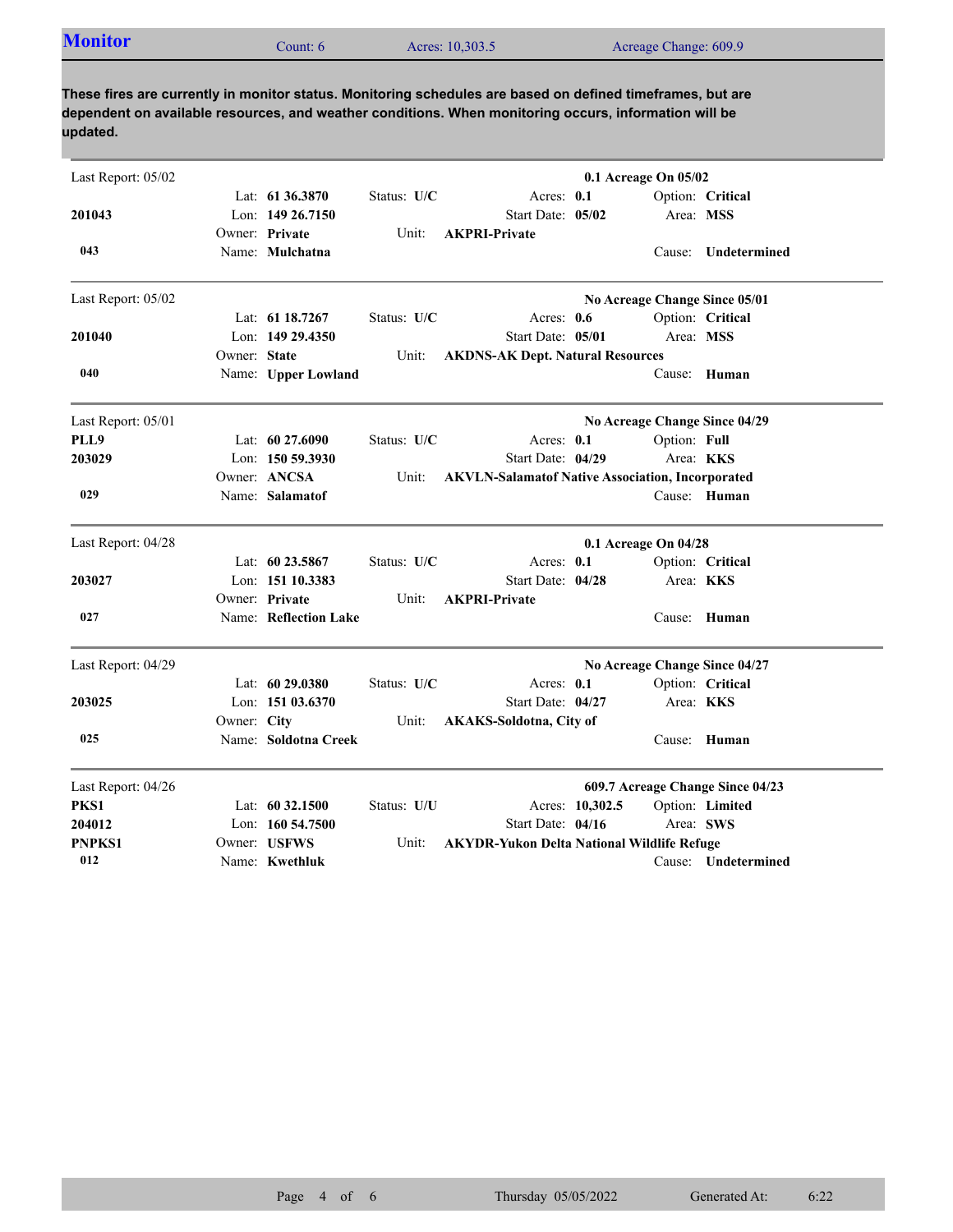| Out                                                                                                                                                       |              | Count: 5               | Acres: $5.0$      |  | Acreage Change: 0.0                          |  |                               |                  |  |  |  |  |  |  |
|-----------------------------------------------------------------------------------------------------------------------------------------------------------|--------------|------------------------|-------------------|--|----------------------------------------------|--|-------------------------------|------------------|--|--|--|--|--|--|
| Daily Report From: 05/04                                                                                                                                  |              |                        |                   |  |                                              |  | No Acreage Change Since 05/03 |                  |  |  |  |  |  |  |
| PLW3                                                                                                                                                      |              | Lat: $62$ 01.7983      | Status: Out 05/04 |  | Acres: $4.6$                                 |  | Option: Full                  |                  |  |  |  |  |  |  |
|                                                                                                                                                           |              | Lon: 163 15.5933       |                   |  | Start Date: 05/02                            |  |                               | Area: GAD        |  |  |  |  |  |  |
| PDPLW3                                                                                                                                                    |              | Owner: ANCSA           | Unit:             |  | <b>AKVLN-Pitkas Point Native Corporation</b> |  |                               |                  |  |  |  |  |  |  |
| 044                                                                                                                                                       |              | Name: Andreafsky River |                   |  |                                              |  | Cause:                        | Human            |  |  |  |  |  |  |
| Jumpers gridded the fire this morning and declared it out. A fire investigator arrived this afternoon, and the jumpers will<br>demobilize this afternoon. |              |                        |                   |  |                                              |  |                               |                  |  |  |  |  |  |  |
| Daily Report From: 05/04                                                                                                                                  |              |                        |                   |  |                                              |  | No Acreage Change Since 05/02 |                  |  |  |  |  |  |  |
|                                                                                                                                                           |              | Lat: 61 47.5567        | Status: Out 05/04 |  | Acres: $0.1$                                 |  | Option: Full                  |                  |  |  |  |  |  |  |
| 201042                                                                                                                                                    |              | Lon: 148 32.3250       |                   |  | Start Date: 05/02                            |  |                               | Area: MSS        |  |  |  |  |  |  |
|                                                                                                                                                           |              | Owner: Private         | Unit:             |  | <b>AKPRI-Private</b>                         |  |                               |                  |  |  |  |  |  |  |
| 042                                                                                                                                                       |              | Name: Fishlake         |                   |  |                                              |  |                               | Cause: Human     |  |  |  |  |  |  |
| The fire was declared out.                                                                                                                                |              |                        |                   |  |                                              |  |                               |                  |  |  |  |  |  |  |
| Daily Report From: 05/04                                                                                                                                  |              |                        |                   |  |                                              |  | No Acreage Change Since 05/01 |                  |  |  |  |  |  |  |
|                                                                                                                                                           |              | Lat: 61 30.4783        | Status: Out 05/04 |  | Acres: $0.1$                                 |  |                               | Option: Critical |  |  |  |  |  |  |
| 201039                                                                                                                                                    |              | Lon: 149 40.0100       |                   |  | Start Date: 05/01                            |  | Area: MSS                     |                  |  |  |  |  |  |  |
|                                                                                                                                                           | Owner: State |                        | Unit:             |  | <b>AKDNS-AK DNR-Mental Health Trust</b>      |  |                               |                  |  |  |  |  |  |  |
| 039                                                                                                                                                       |              | Name: Shearwater       |                   |  |                                              |  |                               | Cause: Human     |  |  |  |  |  |  |
| The fire was declared out.                                                                                                                                |              |                        |                   |  |                                              |  |                               |                  |  |  |  |  |  |  |
| Daily Report From: 05/04                                                                                                                                  |              |                        |                   |  |                                              |  | No Acreage Change Since 04/30 |                  |  |  |  |  |  |  |
|                                                                                                                                                           |              | Lat: 61 38.9060        | Status: Out 05/04 |  | Acres: $0.1$                                 |  |                               | Option: Critical |  |  |  |  |  |  |
| 201032                                                                                                                                                    |              | Lon: 149 25.8540       |                   |  | Start Date: 04/30                            |  | Area: MSS                     |                  |  |  |  |  |  |  |
|                                                                                                                                                           | Owner: State |                        | Unit:             |  | <b>AKDTS-AK Dept. Transportation</b>         |  |                               |                  |  |  |  |  |  |  |
| 032                                                                                                                                                       |              | Name: Ashwood Loop     |                   |  |                                              |  |                               | Cause: Human     |  |  |  |  |  |  |
| No Night Report                                                                                                                                           |              |                        |                   |  |                                              |  |                               |                  |  |  |  |  |  |  |
| Daily Report From: 05/04                                                                                                                                  |              |                        |                   |  |                                              |  | No Acreage Change Since 04/28 |                  |  |  |  |  |  |  |
|                                                                                                                                                           |              | Lat: $61\,35.4233$     | Status: Out 05/04 |  | Acres: $0.1$                                 |  |                               | Option: Critical |  |  |  |  |  |  |
| 201026                                                                                                                                                    |              | Lon: 149 16.4817       |                   |  | Start Date: 04/28                            |  | Area: MSS                     |                  |  |  |  |  |  |  |
|                                                                                                                                                           |              | Owner: Private         | Unit:             |  | <b>AKPRI-Private</b>                         |  |                               |                  |  |  |  |  |  |  |
| 026                                                                                                                                                       |              | Name: Shenandoah       |                   |  |                                              |  |                               | Cause: Human     |  |  |  |  |  |  |
|                                                                                                                                                           |              |                        |                   |  |                                              |  |                               |                  |  |  |  |  |  |  |

The fire was declared out.